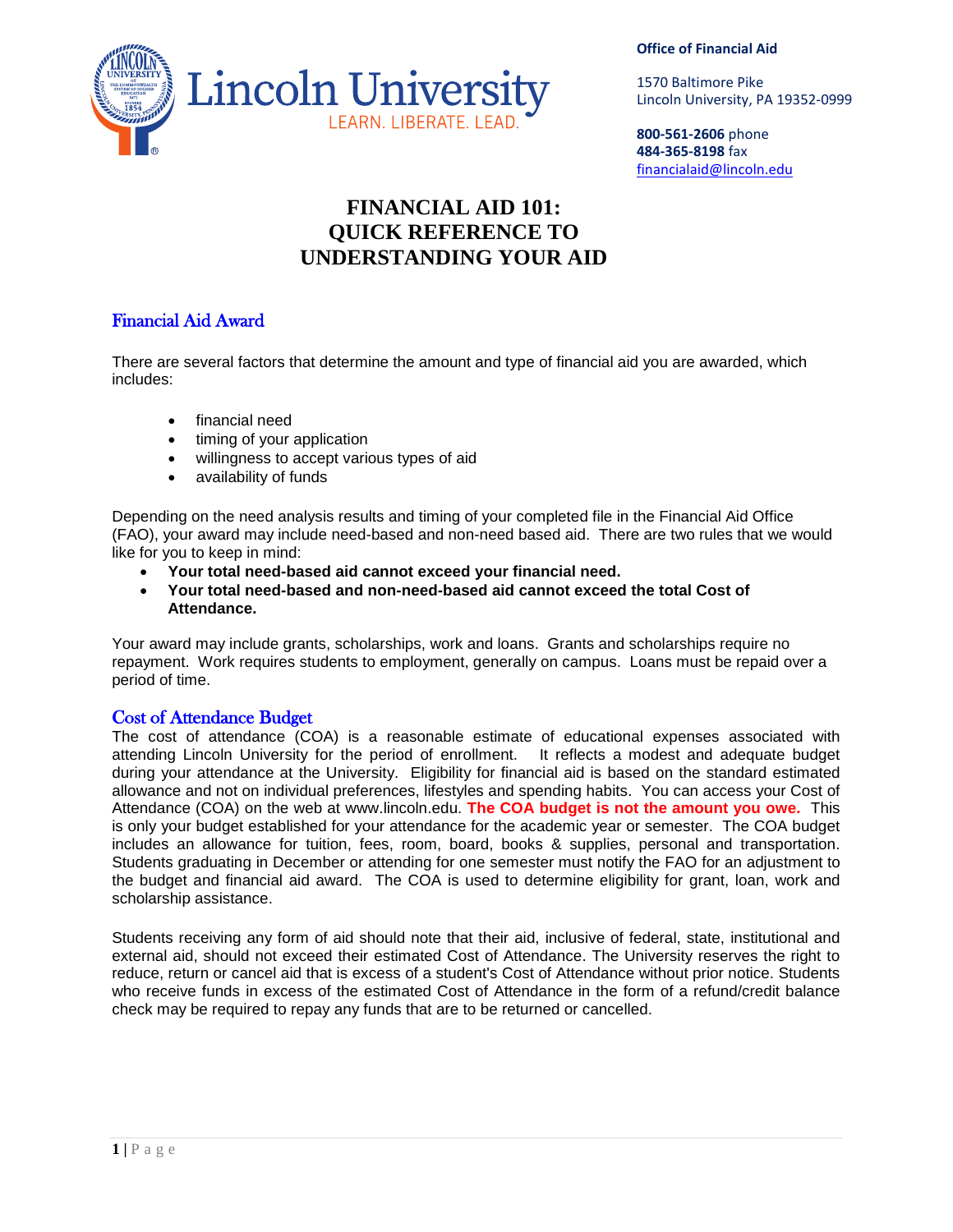# Expected Family Contribution

The Expected Family Contribution (EFC) is based upon the information provided on the Free Application for Federal Student Aid (FAFSA). It is used to evaluate your financial need and eligibility to receive federal, state and institutional funds. The EFC is not the amount of money your family will have to pay for college.

# Method of Communication

E-mail is an official method for communication with students at Lincoln University. Students should check their Lincoln e-mail address regularly during the academic year and summer. The FAO will be communicating mostly through your Lincoln University e-mail and messaging on Web Advisor. To ensure that the request for documents and other pertinent information is received in a timely manner, you are responsible for viewing your e-mail on a regular basis.

Some documents and request will be mailed via the US Postal Service. It is your responsibility to keep your permanent and local address updated with the Registrar's Office. You may update your address by completing the **[Address Change](http://www.lincoln.edu/registrar/AddressInfo.pdf)** form and submitting it to the Registrar's Office. This will prevent unnecessary delays in receiving information from the various offices. You should also keep your address updated with the federal processor.

### **Identification**

Students must provide their picture ID to receive financial information (awards, loan information, etc.) from the FAO. For your protection, the information provided over the phone will be limited and only shared with the parent whose information is on the FAFSA, unless you submit a request in writing to not release the information. The signed request must be submitted to the Financial Aid Office. Students must sign an [Authorization to Release](http://www.lincoln/edu/financialaid/12-13authorizationrelase.pdf) form for the FAO to release financial aid information to others via in person or telephone.

### Declining Your Award

All students' awards will be accepted as listed, unless the award notification is returned with changes requested by the student.

All students should read Financial Aid 101: Quick Reference in its entirety. Your acceptance of the financial aid indicates that you have read and understand your award and the related conditions.

### Enrollment Status

To be eligible for aid, students must meet the minimum enrollment requirements. Most awards are based on the assumption that you will enroll full-time. Aid for students who are enrolled less than full- time at the end of the add/drop period may be reduced or canceled. Audit hours do not count in the credit hours.

| <b>Level of Study</b> | <b>Full-Time</b> | 3/4 Time   | $1/2$ Time | <b>Less than</b><br><b>Half time</b> |                   |
|-----------------------|------------------|------------|------------|--------------------------------------|-------------------|
|                       | $12$ or          |            |            |                                      |                   |
|                       | more             | $9 - 11$   | $6 - 8$    | Less than                            |                   |
|                       | credit           | credit     | credit     | 6 credit                             |                   |
| Undergraduate         | hours            | hours      | hours      | hours                                |                   |
|                       | 9 or more        |            |            | Less than                            |                   |
|                       | credit           | <b>Not</b> | 6 credit   | 6 credit                             | (600, 700 and 800 |
| Graduate              | hours            | applicable | hours      | hours                                | course levels)    |

To receive financial aid, graduate students must enrolled in at least six (6) hours of graduate courses (600 or above course level). You should notify the Financial Aid Office of any changes in enrollment so that you can avoid receiving refunds for which you are not eligible.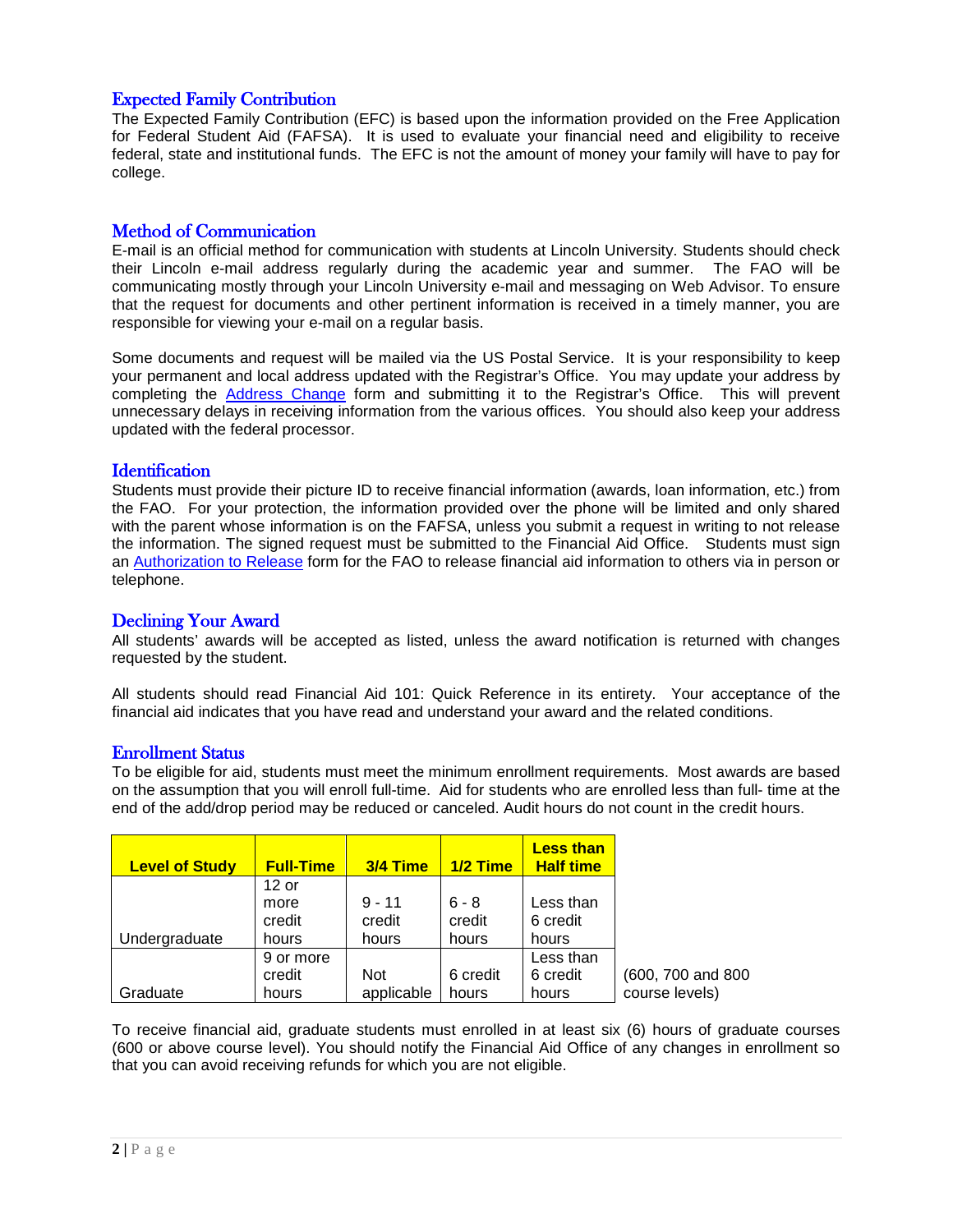# Revision and Cancellation of Aid

Federal and state regulations require the FAO to consider all sources of financial assistance when awarding aid, including private scholarships, athletic grants, tuition discounts, etc. If your Financial Aid Award Letter did not include all of the assistance you are receiving, your award will be revised upon notification. You are responsible for informing the FAO of all anticipated aid from external sources.

The addition of other aid may cause an over award or over budget, which means that the FAO may have to reduce one or more of your awards.

Your award is subject to change if corrections are made to the information you provided on the Free Application for Federal Student Aid (FAFSA), Renewal Application or you receive additional funds at any time during the academic year**.** The FAO reserves the right to revise or cancel your award because of changes in your status.

Adjustment to your financial aid may be necessary if the following occurs:

Change in your household or financial information; Change in enrollment status; Change in housing status; Change in residency; Receive additional financial assistance not listed on the award; Receive information that you are in default on a federal student loan; If you owe a repayment on your financial aid

Adjustments are also based on the hours enrolled as of the census date (last day to add/drop). You are responsible for repayment of funds if an adjustment is made after you have received a refund.

The submission of false or misleading information will be considered immediate grounds for cancellation of aid and you will be reported to the Department of Education Office of Inspector General. To maximize the use of grants and scholarships, your award may be revised if additional institutional scholarships are received. The Financial Aid Office will cancel your award if it is determined that you are in default on a Federal Student loan or if you owe a repayment on any Title IV federal student aid.

The FAO does not guarantee substitution of funds for any portion of the award which is declined or reduced by you, the departments or outside agencies.

### Aid Disbursement and Refunds

The Financial Aid Office authorizes financial aid awards to be credited to the student's account each semester. The student will receive a refund of the overage amount if the total aid disbursed to the student's account exceeds the charges. Disbursement of certain funds may be delayed for some students based on the request of the awarding department. Disbursement is the date the aid is expected to be credited to the student's account and the refund date is the date the check is available for pickup or the money is deposited into the student's direct deposit account. Financial Aid for full-time continuing and graduate students is generally disbursed during the second week of classes provided the student's financial aid file is complete and the student has been awarded.

If a Federal Direct Loan is awarded and you are a first time borrower, your loan funds will not be disbursed until you have completed the Entrance Counseling Session and electronically signed a master promissory note (on-line) with the US Department of Education. Per requirements of Title IV regulations, Federal Direct Loan disbursements are delayed for thirty days from the first day of classes for first year first time borrowers.

All aid is disbursed in two payments (one-half in the fall semester and the other half in the spring semester) unless otherwise required by the awarding department or donor.

**Disbursement of aid to part-time students does not occur until the week after the last day to drop and add classes (census date) as established by the University.**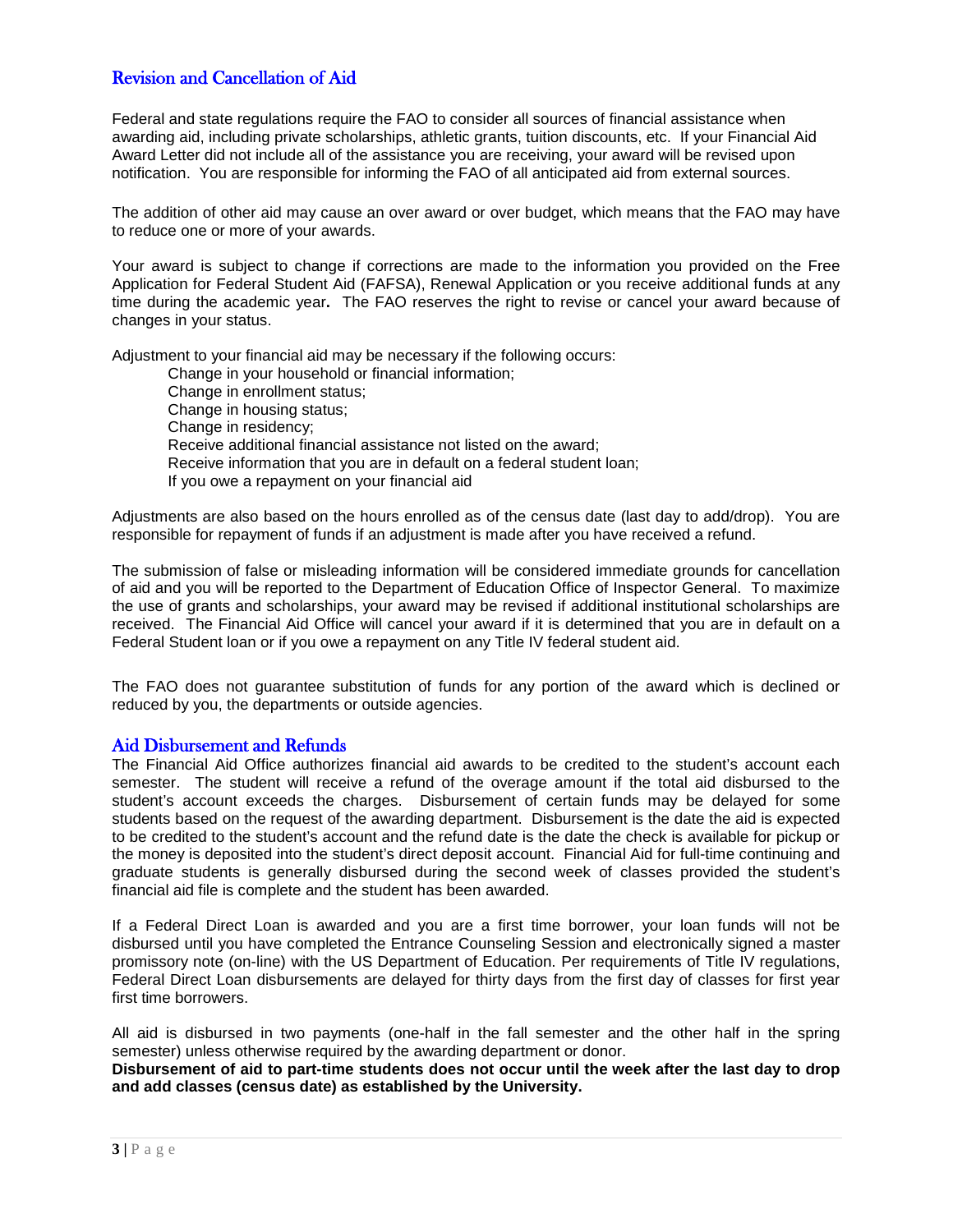Students are responsible for any charges added to their account after aid disbursement.

**To ensure a smooth registration process, it is imperative that all documents are complete and on file in the FAO at least thirty days before registration.**

# STUDENT LOAN INFORMATION

If you were awarded a Federal Direct Loan at Lincoln University and you wish to accept the loan, there are certain items that must be completed before the loan process is complete. Accepting a loan means that you understand that the funds received must be repaid with interest.

### Master Promissory Note

**Continuing** students who were enrolled and received a loan for the 2019-2020 school year do not have to complete a new Master Promissory Note for 2020-2021 academic year. **First-time borrowers and transfer students** must complete the electronic Master Promissory Note on-line at [student](https://studentloans.gov/)aid.gov before the loan proceeds are disbursed. The FAO will be notified (generally within a week) of the note signing.

*Federal Direct Loan Entrance Counseling Session* – Federal Law requires each student awarded a Federal Direct Student Loan to complete an Entrance Counseling session before the loan is disbursed. New and Returning students borrowing for the first time through the Federal Direct Loan program must complete the Entrance Counseling session on line [student](http://studentloans.gov/)aid.gov The FAO will be notified when the session has been successfully completed. The Federal Direct Loan will not be disbursed to the student's account until this requirement is met.

### Loan Disbursement

All completed documents must be on file for your loan to be disbursed. To be eligible for a Federal Student Loan, you must enroll at least half-time (6 hours for an **Undergraduate** and **Graduate** Student). All Loans will be disbursed in two payments, one-half the first semester and the remainder the second semester. Students who are borrowing for one-semester will receive two disbursements (one half at the beginning of the semester and the second disbursement after the mid-point of the semester). The disbursement for first time undergraduate students will not occur until 30 days after the first day of classes.

### Right to Refuse or Reduce a Loan

You have the right to refuse or reduce the amount of your Federal Direct and Federal Perkins Loan after you have signed your promissory note. If you would like to reduce or cancel your loan, you may do so by submitting a request in writing to the FAO. You have the right to cancel your loan within 14 days after disbursement. Alternative payment or arrangements should be made prior to the loan being canceled. The FAO has the right to deny your request for cancellation after the 14 days have expired. The FAO does not guarantee substitution of funds for any portion of the award which is declined or reduced by you.

### Loan Fees

Certain loans may have an origination fee deducted from the loan amount. The Federal Direct Loan program origination fee is currently 1.059 percent for student loans and 4.2360 percent for parent loans (subject to change). A disclosure statement will be mailed to you from your lender. The disclosure statement will list the amount and disbursement date for each semester.

### National Student Loan Data System (NSLDS)

Students may view information on previous federal loans and grants via the National Student Loan Data System. Students are encouraged to periodically review the loan amount borrowed. The NSLDS system can be viewed at [www.nslds.ed.gov.](http://www.nslds.ed.gov/)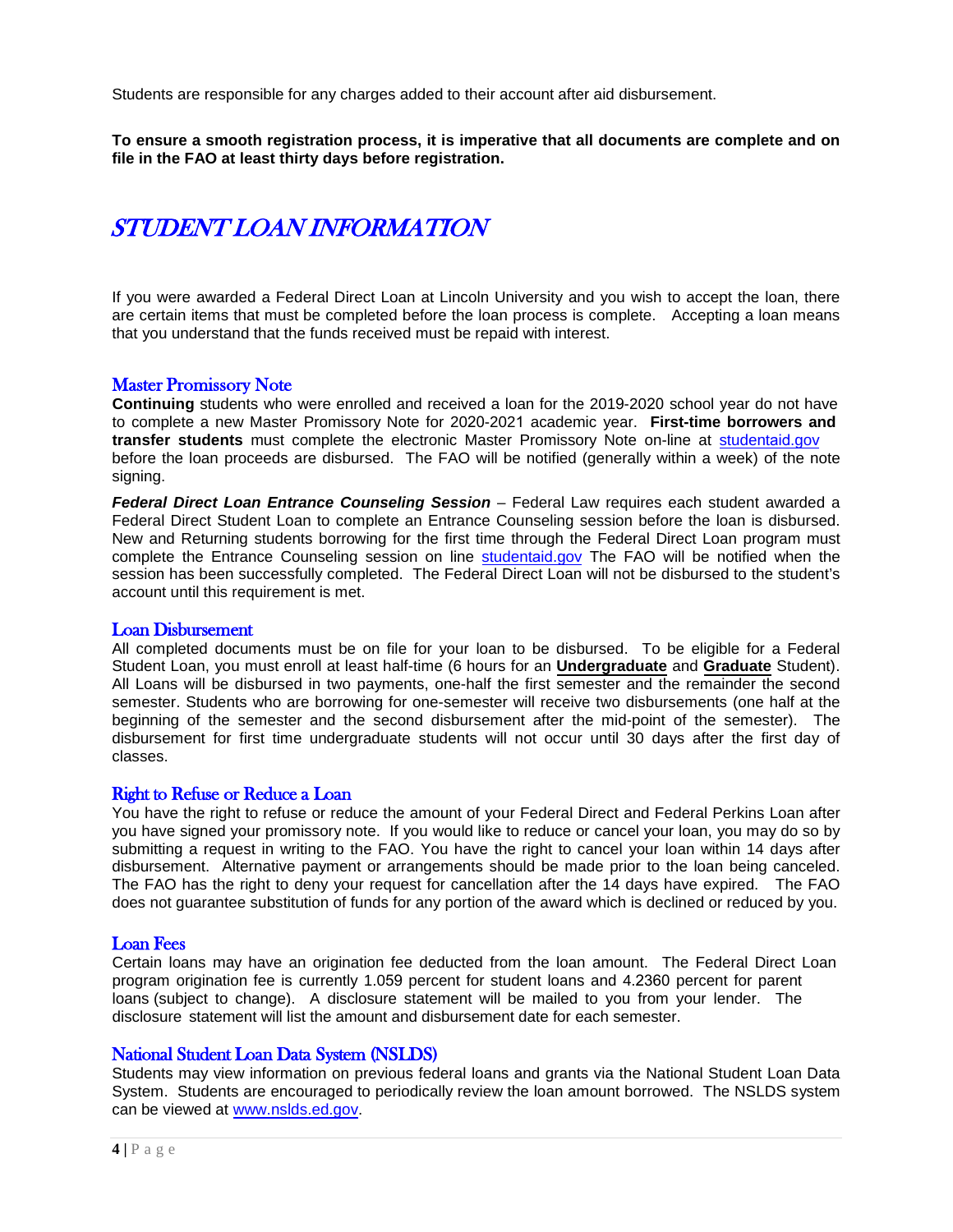# Satisfactory Academic Progress

Each student must maintain Satisfactory Academic Progress according to the University policy to continue receiving federal and state financial assistance. All courses for which a student is enrolled after the census date will be counted as attempted hours and used to determine Satisfactory Academic Progress. Please refer to the Web for the Satisfactory Academic Policy. Students who withdraw and return to the University at a later date will be re-evaluated for financial aid eligibility.

# Graduate Students

To be in compliance with the Satisfactory Academic Progress standards, graduate students must meet the following requirements:

- Must have a cumulative grade point average (GPA) of 3.0 or higher
- Must earn 67% of hours attempted
- Must not exceed 150% of hours required for degree completion
- Must be enrolled in graduate level courses (**600, 700 or 800** level courses).

### Class Attendance

Students who are enrolled in classes should attend each class. Failure to attend one or all of your classes will require your financial aid to be adjusted or canceled and may cause you to repay funds already disbursed. If you register for a semester and you do not attend, please contact the Office of the Registrar to complete the withdrawal process. If you receive a refund and you do not attend class, you are required to return the funds immediately to the Bursar's Office.

# **Withdrawal**

Students withdrawing from the University should follow the official withdrawal process by securing a Withdrawal Form from the Office of the Registrar. If the student is no longer on campus, the process can be completed via telephone by calling 1.800.739.4461 or via e-mail at registrar@lincoln.edu. Students who receive federal Title IV financial aid and withdraw from classes before completing 60 percent of the semester (as determined by the University) will have a portion of their financial aid returned to the various aid program(s). The Federal Government has a withdrawal policy for institutions called the Return of Title IV Funds. **If you receive financial aid and withdraw or receive all F's, you may be required to repay any refund received and other aid disbursed to your account.** 

If you officially or unofficially withdraw from Lincoln University or your professor cannot verify that you attended through the 60% of the semester, the aid you received will be returned in the following order:

- **Federal Direct Unsubsidized Loan**
- Federal Direct Subsidized Loan
- Federal Direct PLUS Loan
- Federal PELL Grant
- Federal Supplemental Educational Opportunity Grant (SEOG)

You will be notified, in writing, of the amount that must be repaid. For the purposes of refunds of federal and state funds, if you leave but do not formally withdraw from the university, the official withdrawal date is the midpoint of the semester. If you register and receive aid and never attend classes, your financial aid will be canceled and you must repay any refund received from federal and state funds. You will be notified, in writing, of the amount that must be repaid or adjustments made due to official or unofficial withdrawal.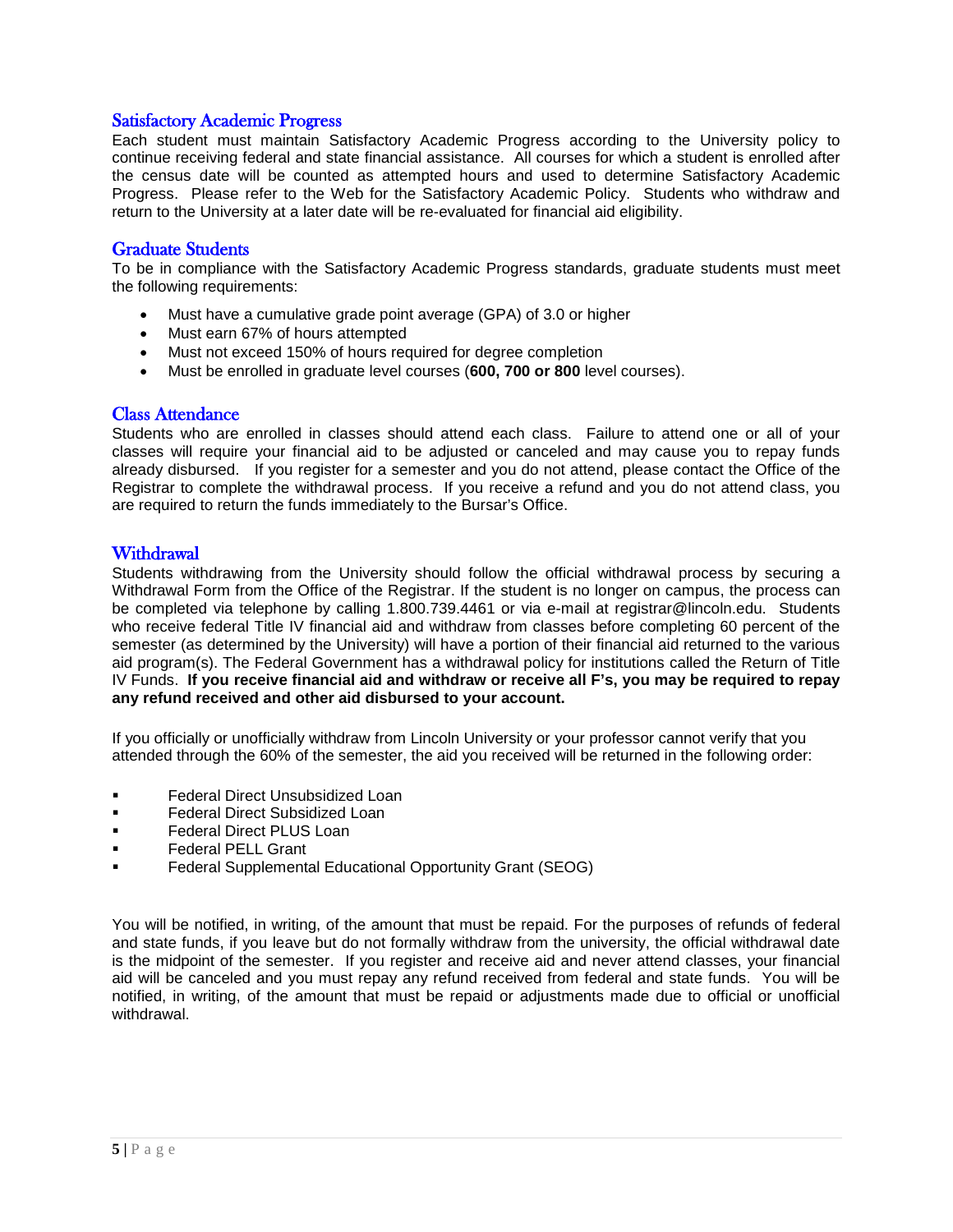# **SCHOLARSHIPS**

### Scholarship Policy

Scholarship funds awarded through the University may be limited to an amount not to exceed tuition, fees, on-campus housing and board (meals) costs according to the University Schedule of Fees. Scholarship awards for tuition will cover 12-18 credit hours. Scholarships for fees will cover mandatory fees only. A listing of mandatory fees is located on the Bursar's section of the University Web site.

Funds received from federal and state grants may reduce or cancel the amount of the University scholarship. University based awards will not be reduced by external awards received from entities such as high schools, churches, fraternities/sororities, etc. Federal and state financial assistance may be reduced or canceled to prevent an over-award or over-budget caused by another award as determined by the FAO.

### Outside and Other Awards

Students receiving assistance from outside agencies must report all scholarships and assistance awarded for the academic year. You should review the award notification to ensure that all awards are listed. A copy of the award letter from the donor should be sent to the FAO. Additional awards may cause a reduction or cancellation in aid already awarded. An e-mail is sent advising that your award has been revised. Other financial assistance includes, but is not limited to the following: Private Scholarships, Tuition Assistance, Stipends, Graduate Assistantship, Vocational Rehabilitation and Lincoln University scholarships not listed. It is your responsibility to notify this office of outside assistance. Receipt of additional funding may require your aid to be reduced and may leave you with a balance due to the University.

### Scholarship Award

If you are receiving a University scholarship or other outside assistance that is not on your award notification, a revised award notification or e-mail notification will be sent to you once the department or outside agency submits the notification to the FAO. A copy of your outside scholarship award(s) should be forwarded to the FAO immediately upon receipt.

### Book Purchases

Students with excess funds after the assessment of the semester charges may request their books at [www.lincoln.ecampus.com.](http://www.lincoln.ecampus.com/) Payments also can be made by credit or debit card, PayPal or buyback credit.

### Taxability of Scholarships

If you receive scholarships during the calendar year that exceed the cost of tuition, fees, books, supplies, and equipment, the amount that exceeds these costs must be reported as taxable income.

# OTHER PAYMENT OPTIONS

Do not have enough funds to cover your direct costs or other educational expenses? Other options are available to you and your family.

### Payment Plan

The University Bursar Office coordinates payment arrangements for students with outstanding balances. The student or parent may contact the Bursar's Office at [bursar@lincoln.edu](mailto:bursar@lincoln.edu) or via telephone at 1.855.287.4003 to discuss available options.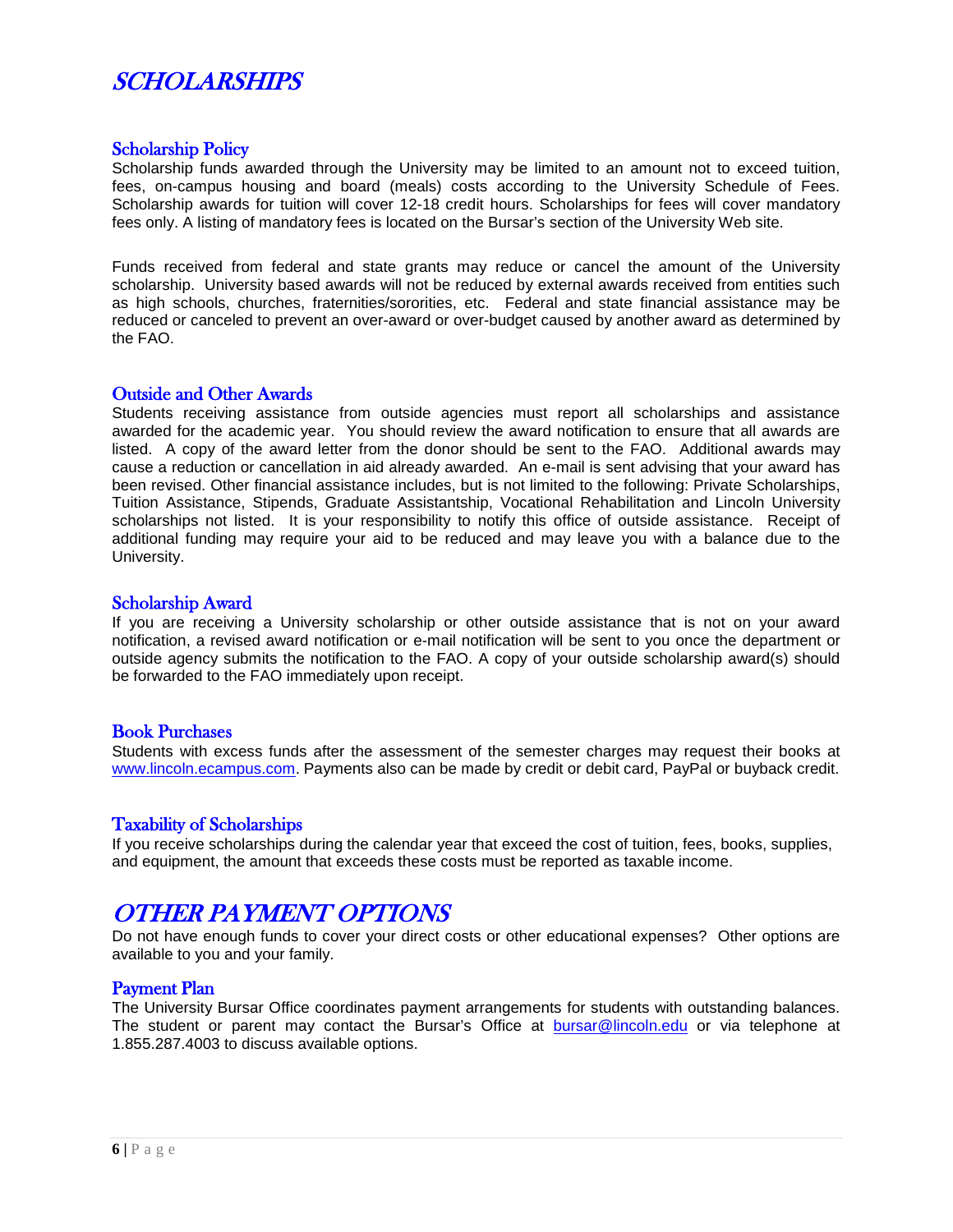# Federal Direct PLUS Loan

The Federal PLUS Loan is a loan borrowed by a parent on behalf of a child to help pay for tuition and other school related expenses at Lincoln University. Parents may borrow up to the student's cost of attendance minus any other financial aid received. The PLUS Loan is for parents who are interested in borrowing for their **dependent** child's education. Parents interested in applying for a PLUS loan would complete an online credit check by login in t[o student](http://studentloans.com/)aid.gov. A credit check will be performed by the Department of Education's Common Origination & Disbursement Center to determine approval or denial of the loan. The parent will be notified by mail of the loan status. If the parent signed a Master Promissory Note (MPN) for a PLUS Loan in the previous year, a new MPN does not have to be completed unless the PLUS loan was approved with an endorser. The MPN allows a parent to receive additional funding (within eligibility) without signing another note. The MPN can be mailed to the parent for completion should the parent choose not to complete the MPN on the Internet. If the PLUS loan is denied, the parent has the option of obtaining an endorser. The Borrower Services Center will mail an endorser form to the applicant's address. If the loan is denied and the parent does not obtain an endorser, the student will be awarded the Federal Direct Unsubsidized Loan in the amount of \$4,000 for freshman and sophomore students and \$5,000 for juniors and seniors. If the Federal Direct Unsubsidized Loan is awarded, the student is responsible for payment of interest while enrolled in school. This loan or any loan may be decreased if the student receives additional financial assistance. If the Federal Direct Unsubsidized loan is awarded and the Federal Direct PLUS Loan is later approved, the Federal Direct Unsubsidized loan will be canceled. **Students cannot complete the online credit check for the parent.**

### Alternative Loan

The University does not select or recommend lenders for students. If you were not awarded enough funding to cover your educational expenses, you may apply for an Alternative Loan. Alternative loans are private loans between you and a lender of your choice. Alternative Loans are made available through banks and other lending agencies. Most alternative lenders conduct a credit check to determine qualification. A co-signer may be required if you cannot show sufficient income or credit worthiness. You are responsible for researching your lender to ensure the best terms. You can do a search on the Internet by typing "Alternative or Private Education Loans", using Google or any search engine. We encourage you to seek all other options before borrowing an alternative loan.

Some alternative loan funds are disbursed electronically. If disbursement of funds is made via checks for Alternative Loans, the check is forwarded to the Cashier's Office for the student's endorsement.

# OTHER IMPORTANT INFORMATION

### Change in Classification

The student's classification during the fall semester is used in awarding financial aid for the academic year. Financial aid will not be revising loans to reflect a classification change until the next academic year. Those students classified as Undergraduates in the fall semester but will continue as graduate students in the spring, must notify the FAO for revision of the aid awarded.

### Change in Circumstances

If your family's status has changed due to a loss of employment, loss of other income, separation, divorce or death, you should discuss the situation with a financial aid counselor.

### Federal Work Study Students

All Federal Work Study recipients are required to attend a Federal Work Study Workshop after enrollment to obtain his/her job assignment. If you are awarded Federal Work Study, it will be listed on your award letter. You should not begin work until the agreement form has been signed by your supervisor and returned to the Student Employment Office. Students are not allowed to work more than ten (10) hours per week to ensure that you do not exceed the amount of the award. It is your responsibility to monitor your hours and award. The award amount is found on the award notification and the Federal Work Study Agreement Form. Federal Work Study students are paid an hourly wage. Federal Work Study assignments may be on or off campus. Federal Work Study cannot be used as credit towards charges for tuition, fees, room and board.